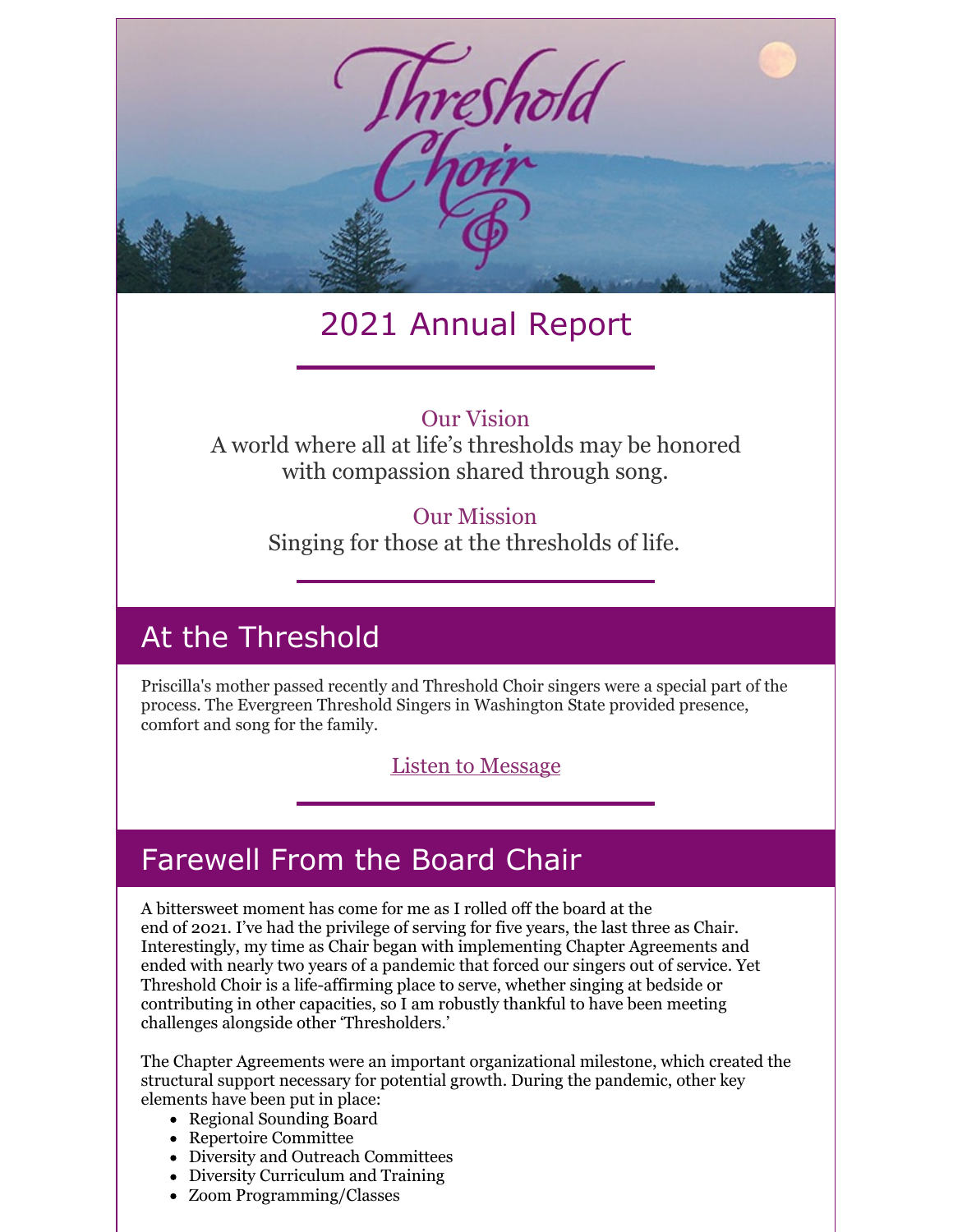These essential elements, along with the already existing Chapter Coaching Team and Bedside Singer Training, reflect the work of the hands, hearts and minds of your fellow choir members.

I am confident that with this structural network in place, along with the help of a dedicated Executive Director and excellent Board team, Threshold Choir will continue to offer its unique gifts of loving presence and song in the years to come.

If there is anything I have learned from the seat I've had - it's that we are all One Choir, Many Voices. It requires us to recognize this and when possible, get involved beyond our chapter circle. If you have the time and energy, please consider ways you might contribute to the organization's well-being. You will be rewarded with many new friends and the sense that you helped sustain and grow this special place - Threshold Choir.

Lana Noel Board Chair 2019-2021

### Finding New Ways



Like everyone in the world, Threshold Choir was acutely impacted by the COVID 19 pandemic. Precluded from singing at the bedside, but still deeply committed to our mission, Threshold Choir members found countless new ways to sing and serve. Judy Davis, Musical Director of the Montgomery Hospice Threshold Choir in Rockville, Maryland, shares what these unique times meant to her choir and to the residents and families served by the Montgomery Hospice.

### View [Message](https://www.dropbox.com/s/cpr02i6q15gpwsr/Judy Davis TCI support video.mp4?dl=0)

## 2021-22 – A Time of Transition

Entering Year 3 of the pandemic, even as we are all too ready for it to be over, we realize that COVID brought unexpected gifts to the Threshold Choir. Through the ubiquitous power of Zoom, we have been able to meet and sing with Threshold members across the globe. The Zoom programming that Heidi and others have produced deepened our awareness of issues related to end-of-life and diversity, increased our musical skills, and encouraged us to use technology in new ways.

You have demonstrated your appreciation of these efforts through your participation in Zoom events, your sustained membership, and your substantial contributions to our annual campaign. During 2021, we received 19 gifts of \$1,000 or more, additional 17 gifts of \$500 to \$1000, and 153 gifts of between \$50 and \$499. This significant and unprecedented level of giving lets us know just how much you value the Threshold Choir. We are deeply grateful to you for your generous support through these challenging times.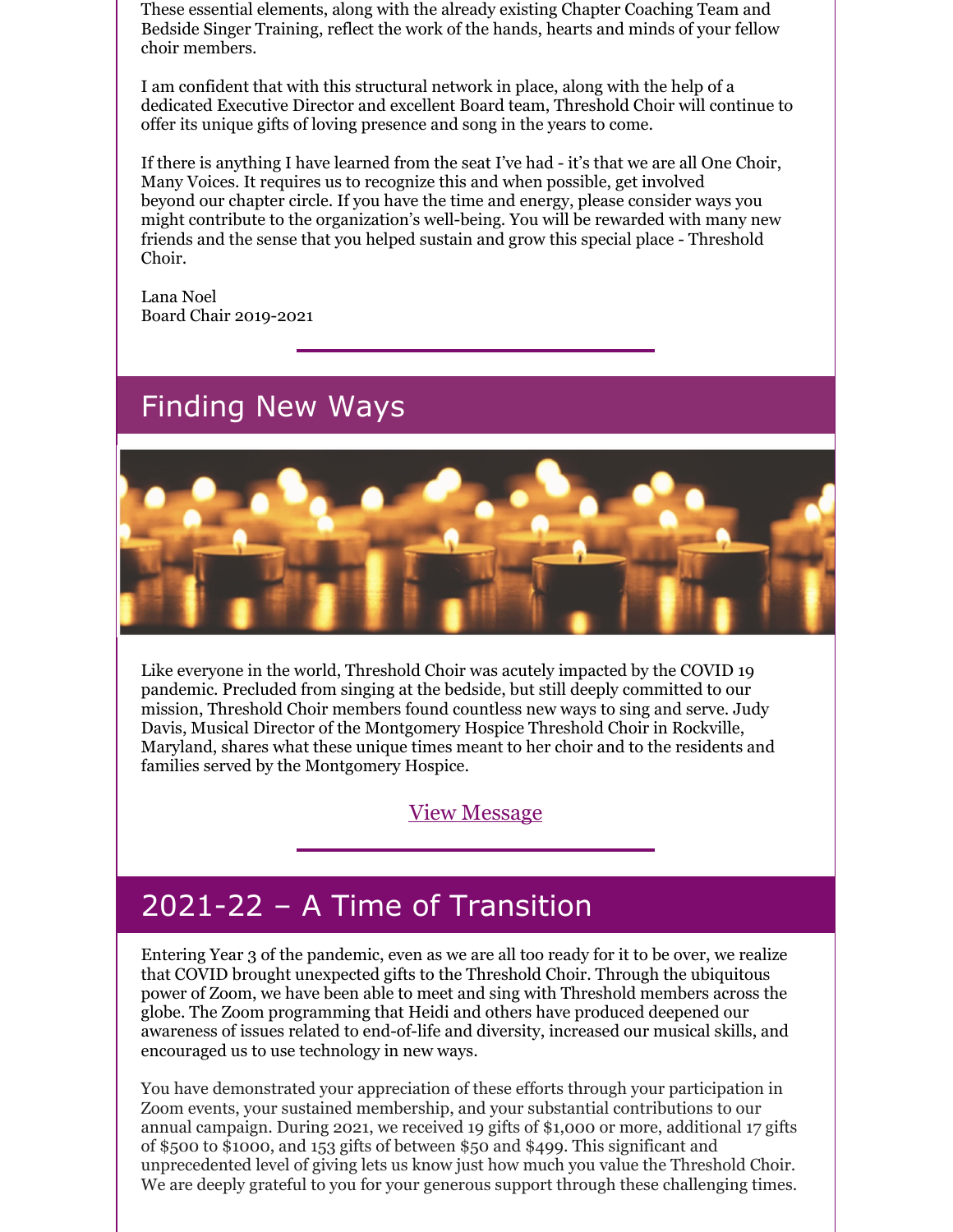The transitions necessitated by COVID have, indeed, strengthened Threshold in many ways. Behind the scenes, we are instituting additional changes designed to strengthen our work. We are moving into new forms of leadership so that more Threshold members can participate in shaping our future. We created the Sounding Board through which regional representatives bring members' ideas and input into programs and policies we are considering. New committees are engaging members in leadership related to our repertoire and our diversity focus, and we are working with long-time leaders to plan for the succession of their work at the time they choose to step down.

We are experimenting with shared leadership, with the two of us serving as Board cochairs, and for the first time in our history, we have invited to the Board of Directors individuals who are not Threshold singers. Each of our three "non-singing" members – Aly Lynch, Karen Hendrickson and Betty Szatkowski – brings much needed expertise to the board and offers an "outside" perspective that enhances our reflections on key issues. We are most thankful for all of our long-time and emerging Threshold leaders.

Even as our plates for 2022 are full and overflowing, we know Threshold Choir will continue to grow and thrive. Our mission is unique and essential. Our repertoire is beyond comparison. Our leaders are hard-working, committed and wise, and our members are generous and kind. As a group, we seek to be fully present to ourselves, to one another, and to the recipients of our songs, continually working to be, as one of our members coined, "troubadours of presence." With all of us working together, our beloved choir is in good hands.

Nancy Roberts-Brown Jan Booth Co-Chairs, Board of Directors

'Even when the sky is filled with clouds, the Sun still shines above."

lanet Donaghy

### What a Year!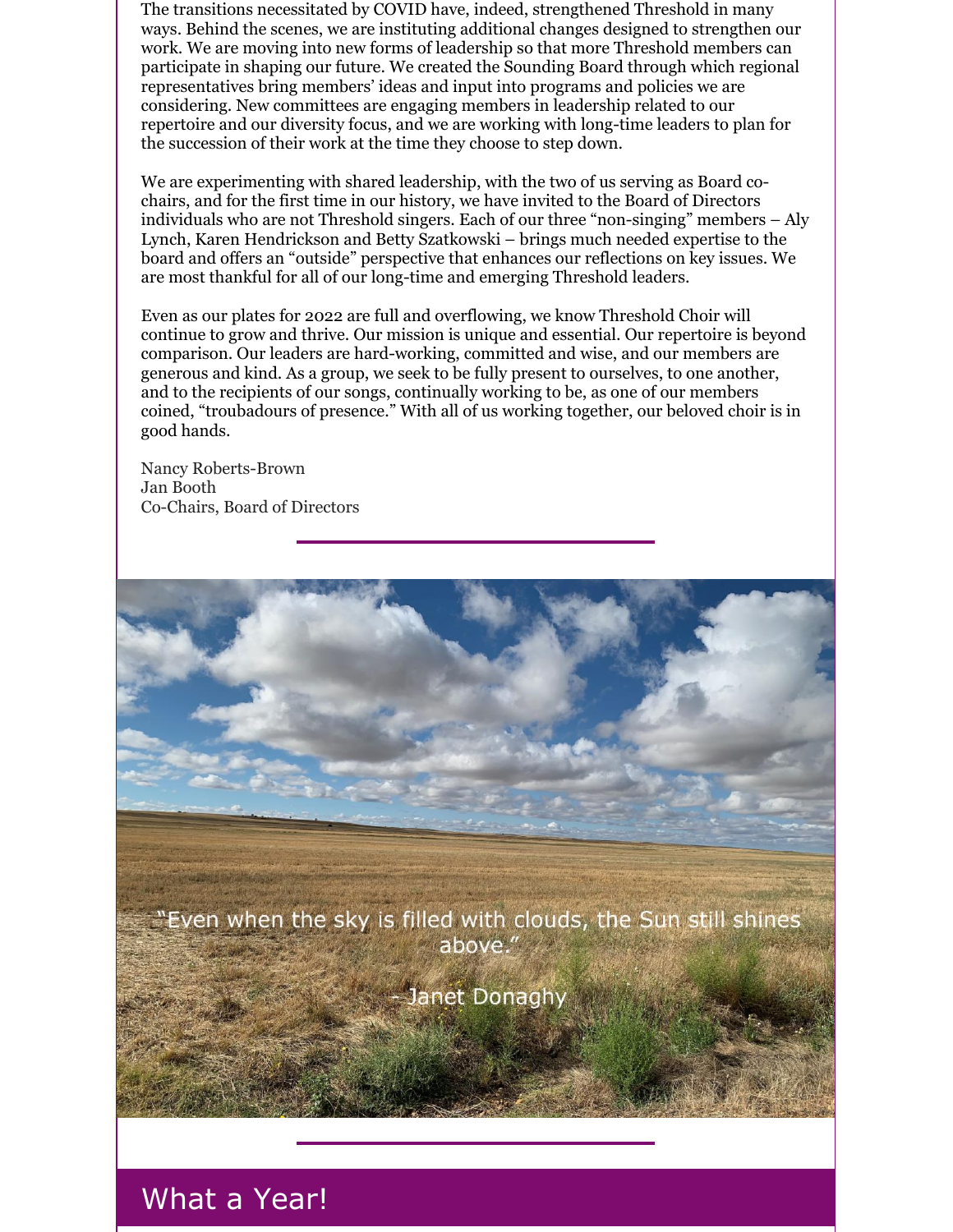Dear Friends of the Threshold Choir,

*"If a choir is only about singing and performing, there will be no choir for a while. If choir is about teaching and learning, growing, connecting, community, cultural exploration and transmission, and innovating - we will find a way to have choir."* ~ Kellie Walsh, President of Choral Canada

What a year it has been! We all started the year convinced we would be back at the bedside in the Spring, then it was postponed to Summer and here we are in the Winter of 2022 barely at the bedside and only in some locations. We still managed to sing for those at life's thresholds 6390 times in 2021. We continued in new ways to strengthen our commitment to each other as part of our one choir, many voices. Those voices sing a bit differently on Zoom, but at least we can see each other and be together!

As we slowly move to a return to the bedside, we are so grateful for the support we received in our year-end campaign. It will allow us to build a new website which is long overdue. We are also grateful to all of our members who have answered the call for committee service. Our Waking Up to Diversity group, Repertoire Team, Sounding Board members, Coaching Team, and all of those who give so generously of their time have been key contributors to the tapestry of our mission. We are stronger as individuals and our mission is more sustainable as a result of such a giving community.

We lost nearly 1300 members since March 2020, but we gained a few new singers and several new chapters. We currently have nearly 2100 members and more than 200 chapters, with just over 30 chapters in various stages of forming.

I am honored to be a part of this organization and do what I can to support the Threshold Choir mission. Thank you for all you give and know that the Board and I see you, hear you and support each and every one of you as we move forward towards creating our new normal. We will travel together and all is well!

In gratitude for your continued support,

Heidi Dressler - Executive Director TC

## We Keep Singing

Listen to Judy Hahn from Garden State TC, NJ share what this has been like for her chapter. Our 200 plus chapters around the world continue to meet the challenges created by the pandemic.

View [Message](https://drive.google.com/file/d/100x0s1eTQLyF3reOnLG3z-9qRkOBBcPR/view)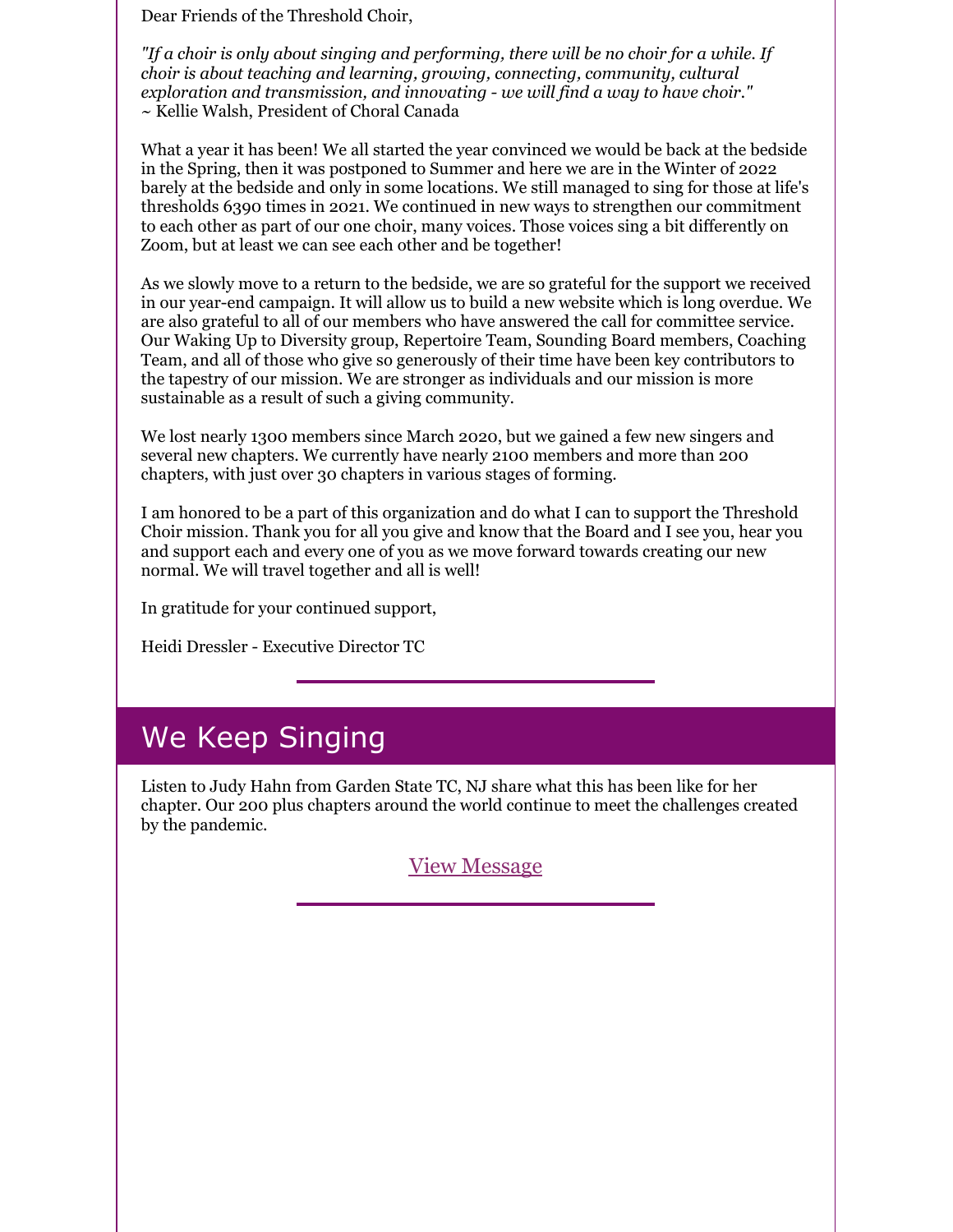

# The Financial Picture